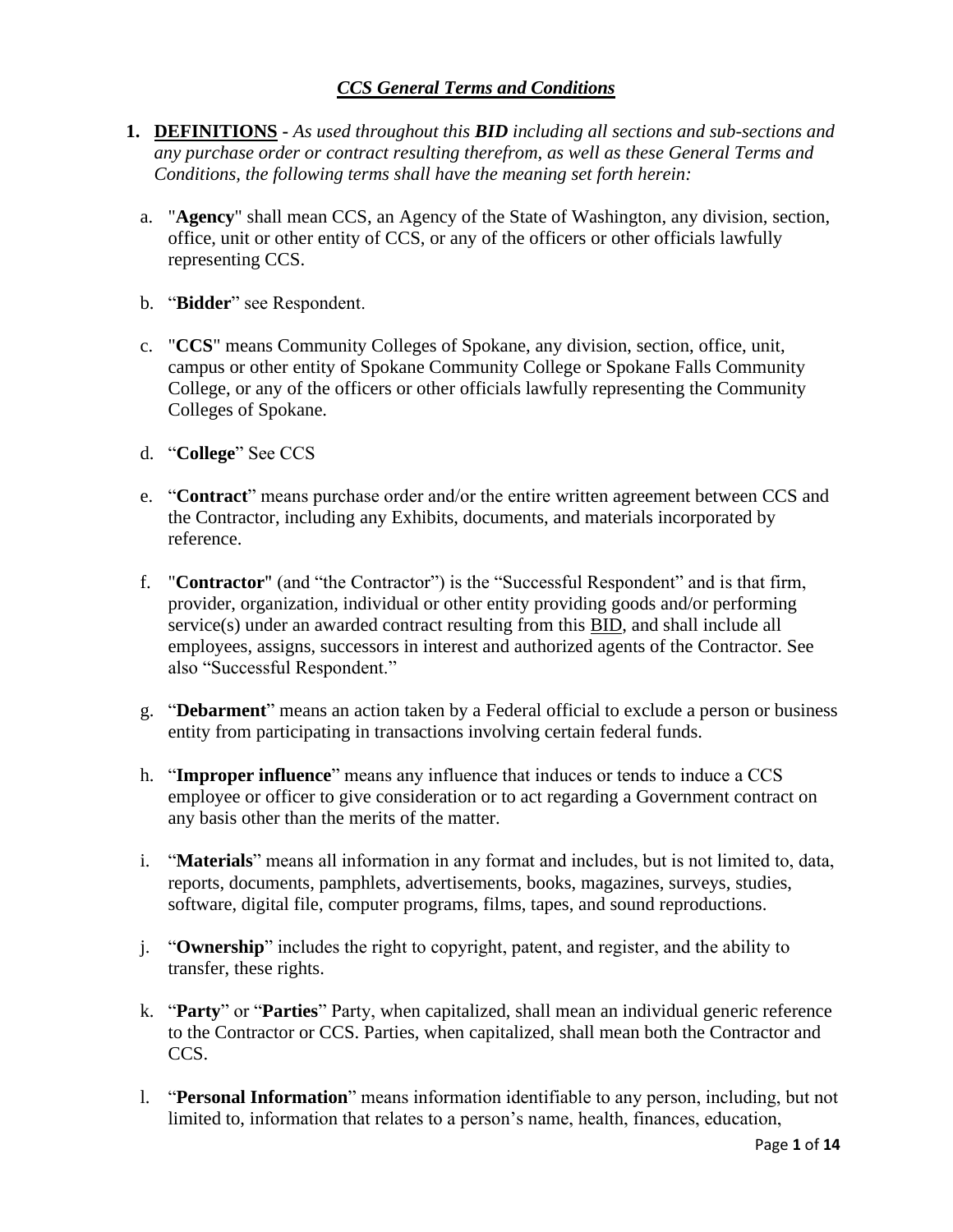business, use or receipt of governmental services or other activities, addresses, telephone numbers, Social Security Numbers, driver license numbers, other identifying numbers, and any financial identifiers.

- m. "**RCW**" means the Revised Code of Washington. All reference in this Contract to RCW chapters or sections shall include any successor, or replacement statute.
- n. "**Law**" means any federal, state, local or CCS regulation, law, rule, or ordinance.
- o. "**Respondent**" means Seller or the bidder, person, firm, entity or corporation that submits to CCS a response, or an offer to sell, the goods or services intended by this BID.
- p. "**Special Terms and Conditions**" means terms and conditions other than these General Terms and Conditions.
- q. "**Subcontract**" means any separate agreement or contract between the Contractor and an individual or entity ("Subcontractor") to perform all or portion of the duties and obligations that the Contractor is obligated to perform pursuant to this Contract.
- r. "**Subcontractor**" means one not in the employment of the Contractor, who is performing all or part of those services under this Contract under a separate contract with the Contractor. The terms "Subcontractor" and "Subcontractors" means Subcontractor(s) in any tier.
- s. "**Successful Respondent**" refers to the respondent that has been awarded a contract resulting from this BID.
- **2. ADVANCE PAYMENTS PROHIBITED** No payments in advance of or in anticipation of goods or services to be provided under this Contract shall be made by CCS, except as authorized by law.
- **3. AMENDMENTS** Any contract or purchase order resulting from this BID may only be amended by the mutual written agreement of the Parties. No material alterations in any of the terms, conditions, delivery, price, quality, quantity, or specifications shall be effective unless the alteration is expressly acknowledged and accepted in writing by an authorized person at CCS.
- **4. ANTITRUST ASSIGNMENTS** The Contractor hereby assigns to CCS any and all claims for price fixing or overcharges relating to goods, products, services and/or materials purchased under this Contract, except as to overcharges that result from antitrust violations commencing after the price is established under this Contract and that are not passed on to CCS under an escalation clause.
- **5. ASSIGNMENT** The work to be provided under this Contract, and any claim arising there under, is not assignable or delegable by the Contractor without prior written consent by CCS. Provision of monies due under this Contract shall only be assignable with prior written permission of CCS.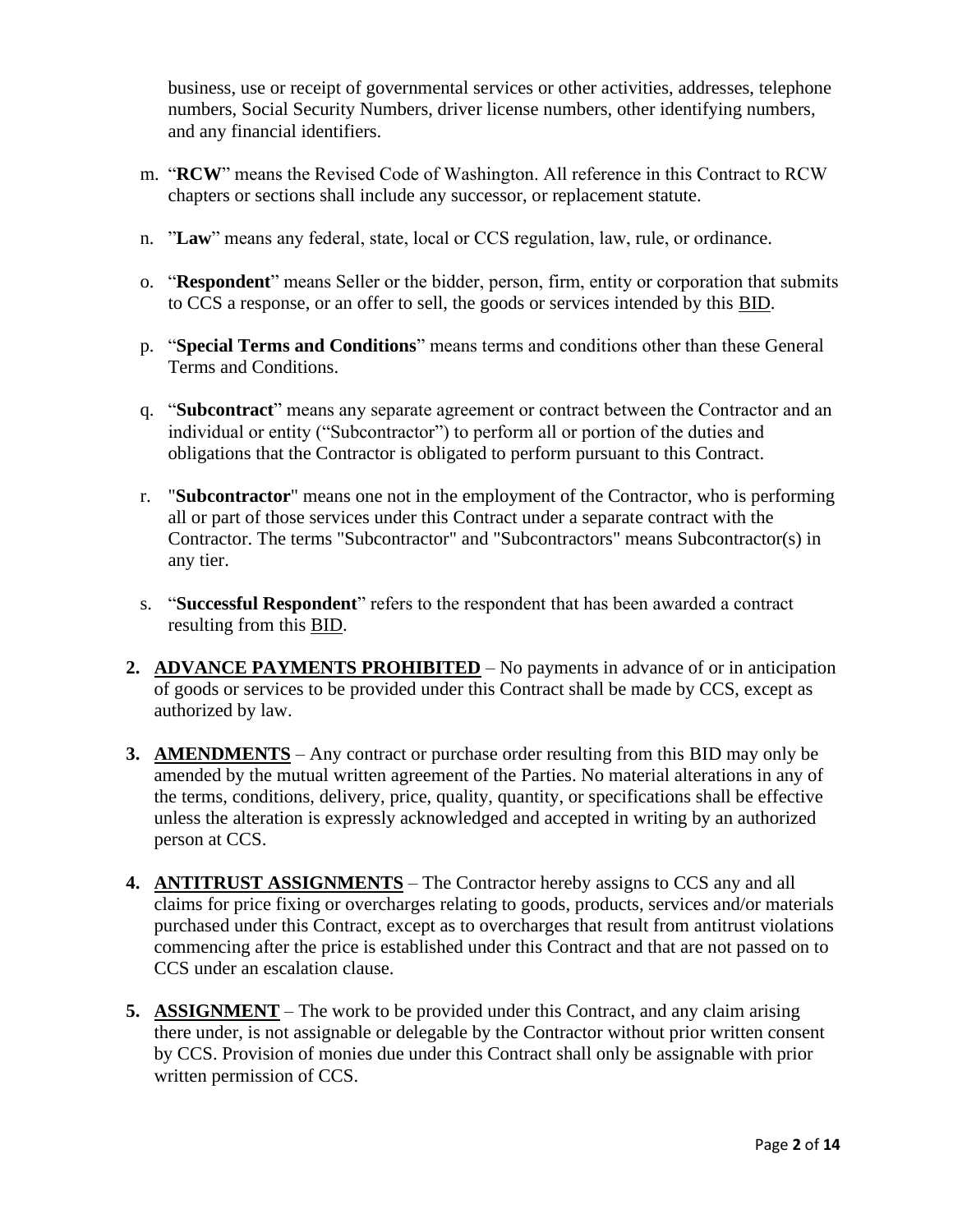**6. ATTORNEYS' FEES** – In the event of litigation or other action brought to enforce the Contract terms; each party shall bear its own attorneys' fees and costs.

# **7. BREACH, DEFAULT, TERMINATION**

- a. Breach: A breach of a term or condition of this Contract shall mean any one or more of the following events:
	- i. The Contractor fails to perform the services by the date required or by a later date as may be agreed to in a written amendment to this Contract signed by CCS;
	- ii. The Contractor breaches any warranty or fails to perform or comply with any term or provision in this Contract;
	- iii. The Contractor makes any general assignment for the benefit of creditors;
	- iv. In CCS's sole opinion, the Contractor becomes insolvent or in an unsound financial condition so as to endanger performance hereunder;
	- v. The Contractor becomes the subject of any proceeding under any law relating to bankruptcy, insolvency or reorganization, or relief from creditors and/or debtors;
	- vi. Any receiver, trustee, or similar official is appointed for the Contractor or any of the Contractor's property;
	- vii. The Contractor is determined to be in violation of any rules or Laws and that such determination, in CCS's sole opinion, renders the Contractor unable to perform any aspect of this Contract.
- b. Default: The Contractor may be declared in default for a material breach of any term or condition.
- c. Termination for Convenience: CCS may terminate this Contract, in whole or in part, at any time and for any reason by giving thirty (30) calendar days written termination notice to the Contractor. Termination charges shall not apply unless they are subsequently agreed upon by both Parties. Where termination charges are applicable, both Parties agree to negotiate in good faith and to limit the extent of negotiations to valid documented expenses incurred by the Contractor prior to date of termination. Should the Parties not agree to a satisfactory settlement, the matter may be subjected to mediation and/or legal proceedings.
- d. Termination for Breach and/or Default: Except in the case of delay or failure to perform resulting from circumstances beyond the control and without the fault or negligence of the Contractor or of the Contractor's suppliers or subcontractors, CCS shall be entitled, by written or oral notice, to cancel and/or terminate this Contract in its entirety or in part for breach and/or for default of any of the terms herein and to have all other rights against the Contractor by reason of the Contractor's breach as provided by Law.
- e. Funding Contingency: In the event funding from state, federal, or other sources is withdrawn, reduced, or limited in any way after the effective date of this Agreement and prior to normal completion, CCS may terminate this Agreement under the "Termination for Convenience" clause without advance notice, subject to renegotiation under those new funding limitations and conditions.
- f. Termination by Mutual Agreement: CCS or the Contractor may terminate this Contract in whole or in part, at any time, by mutual written agreement signed by authorized persons.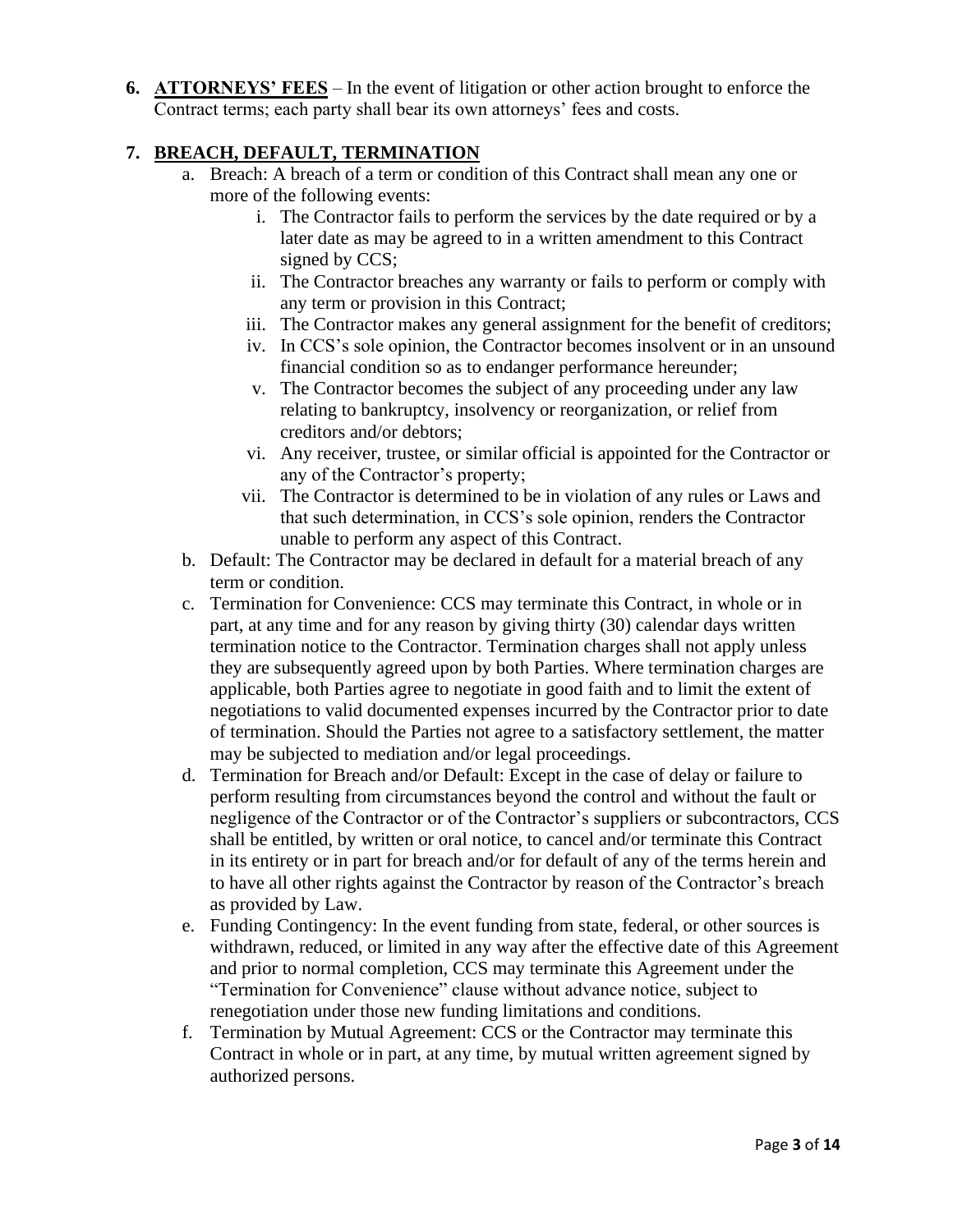- **8. COMPLIANCE WITH APPLICABLE LAW** At all times during the term of this Contract, the Contractor shall comply with all Laws, including but not limited to, nondiscrimination laws, anti-kickback laws, fraudulent claims law and export controls.
- **9. CONFIDENTIALITY** The Contractor may use Personal Information and any other information gained by reason of this Contract only for the purpose of this Contract. The Contractor shall not disclose, transfer, or sell any such information to any third party, except as provided by law or, in the case of Personal Information, without the prior written consent of the person to whom the Personal Information pertains. The Contractor shall maintain the confidentiality of all confidential information gained by reason of this Contract and shall return or certify the destruction of such information if requested in writing by CCS.
- **10. CONFLICT OF INTEREST** Notwithstanding any determination by the Executive Ethics Board or other tribunal, CCS may, in its sole discretion, by written notice to the Contractor, terminate this Contract if it is found after due notice and examination by CCS that there is a violation of the Ethics in Public Service Act, Chapter 42.52 RCW, or any similar statute involving the Contractor in the procurement of this Contract, or the provision of goods or services under this Contract.

If this Contract is terminated as provided above, CCS shall be entitled to pursue the same remedies against the Contractor as it could pursue in the event of a breach of this Contract by the Contractor. The rights and remedies of CCS provided for in this clause shall not be exclusive and are in addition to any other rights and remedies provided by law.

**11. COPYRIGHT AND INTELLECTUAL PROPERTY PROVISIONS** – Unless otherwise provided, all Materials produced under this Contract shall be considered "works for hire" as defined by the U.S. Copyright Act and shall be owned by CCS. CCS shall be considered the author of such Materials. If the Materials are not considered "works for hire" under the U.S. Copyright laws, the Contractor hereby irrevocably assigns all right, title, and interest in Materials, including all intellectual property rights, to CCS effective from the moment of creation of such Materials.

For Materials that are delivered under this Contract, but that incorporate pre-existing materials not produced under this Contract, the Contractor grants to CCS a nonexclusive, royalty-free, irrevocable license (with rights to sublicense others) in such Materials to translate, reproduce, distribute, prepare derivative works, publicly perform, and publicly display. The Contractor warrants and represents that the Contractor has all rights and permissions, including intellectual property rights, moral rights, and rights of publicity, necessary to grant such a license to CCS.

CCS shall receive prompt written notice of each notice or claim of copyright infringement received by the Contractor with respect to any Materials delivered under this Contract. CCS shall have the right to modify or remove any restrictive markings placed upon the Materials by the Contractor.

**12. COVENANT AGAINST CONTINGENT FEES** – The Contractor warrants that no person or selling agent has been employed or retained to solicit or secure this Contract upon an agreement or understanding for a commission, percentage, brokerage, or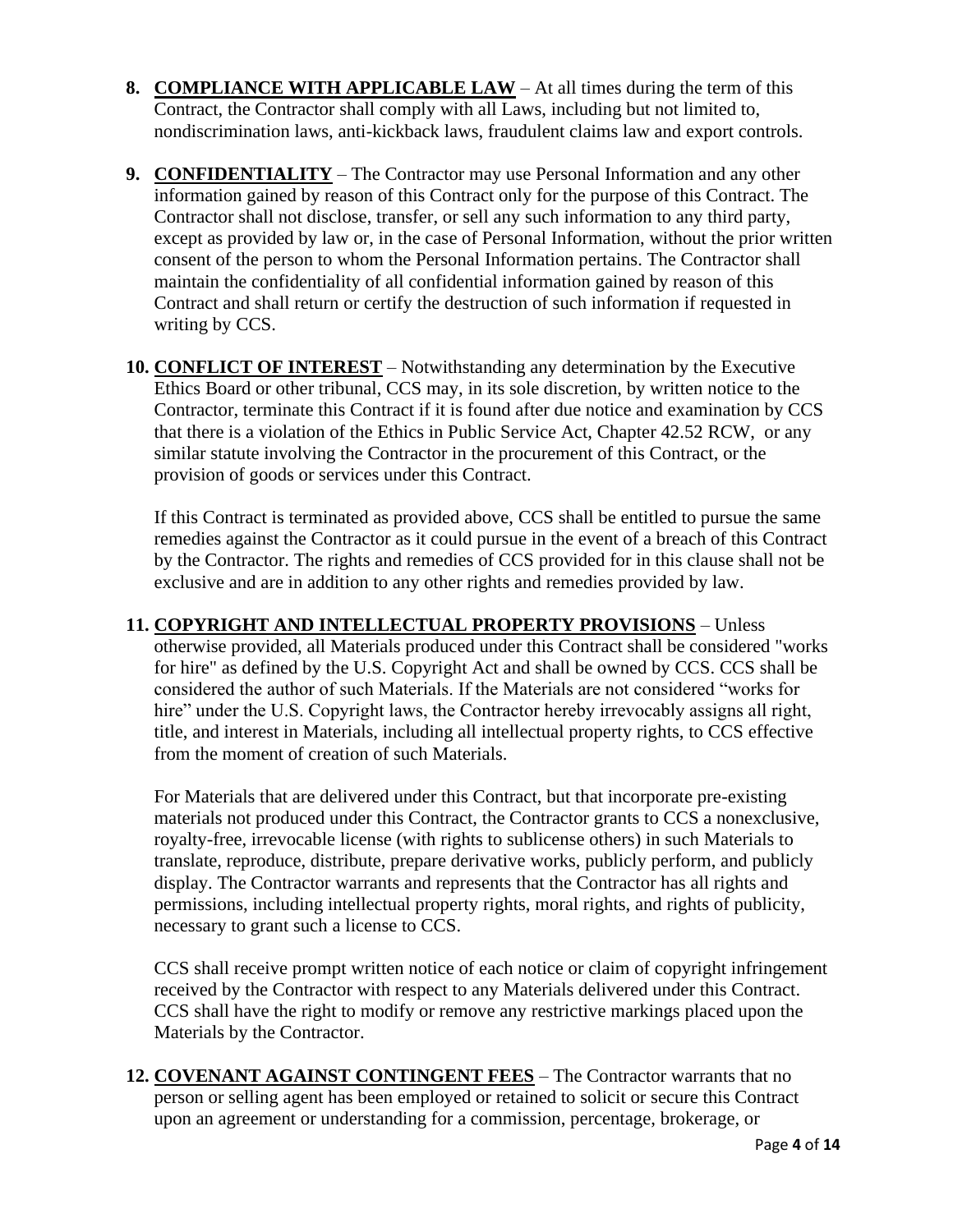contingent fee, excepting bona fide employees or bona fide established agents, as defined in the FAR Subpart 3.4, maintained by the Contractor for the purpose of securing business. CCS shall have the right, in the event of breach of this clause by the Contractor, to annul this Contract without liability or, in its discretion, to deduct from the contract price or consideration or recover by other means the full amount of such commission, percentage, brokerage, or contingent fee.

- **13. DEBARMENT CERTIFICATION** The Contractor, by accepting the terms of this Contract, certifies that the Contractor is not presently debarred, suspended, proposed for debarment, declared ineligible, or voluntarily excluded by any Federal department or agency from participating in transactions. The Contractor shall include the abovementioned requirement in any and all subcontracts into which it enters. In the event that the Contractor becomes debarred, suspended or ineligible from participating in transactions, the Contractor shall notify CCS in writing within three working days of such an event.
- **14. DELIVERY AND ACCEPTANCE** Delivery shall be accomplished by the date and time in the order, and noncompliance may be construed as grounds for termination for cause for failure to deliver on time. Partial delivery will not be construed as acceptance of goods, including failure to deliver related software, materials or documentation. Unless otherwise provided in writing, CCS shall have ninety (90) days after delivery to accept software and equipment.
- **15. DELIVERY RESTRICTIONS** Parking on campus sidewalks, grounds, or roadways is strictly prohibited.
- **16. FORCE MAJEURE** Neither the Contractor nor CCS shall be liable for damages arising from causes beyond the reasonable control and without the fault or negligence of either the Contractor or CCS. Such causes may include, but are not restricted to, acts of God or of the public enemy, acts of a governmental body other than CCS acting in either its sovereign or contractual capacity, war, acts of terrorism, explosions, fires, floods, earthquakes, epidemics, quarantine restrictions, strikes, freight embargoes, and unusually severe weather or other force majeure; but in every case the delays must be beyond the reasonable control and without fault or negligence of the Contractor, CCS, or their respective Subcontractors.
- **17. GOVERNING LAW** This Contract shall be interpreted in accordance with the laws of the State of Washington, and the venue of any action brought hereunder shall be in Courts of competent jurisdiction within the county of Spokane Washington. This BID document, any bids received in response to this BID document and any subsequent order(s) shall be governed by the Laws of the State of Washington, including the State of Washington Uniform Commercial Code (U.C.C.).
- **18. INDEMNIFICATION** The Contractor shall indemnify, defend, and hold CCS, the Board of Trustees, and all CCS officers, employees, students and agents, harmless from and against all claims for damages, costs (including attorney's fees), or liability, relating to the death or injury to any persons or the damage of any property resulting from or arising out of the acts or omissions of the Contractor or its employees, agents, or subcontractors in connection with this Contract. The Contractor expressly agrees to indemnify, defend, and hold harmless CCS for any claim arising out of or incident to the Contractor's or any subcontractor's performance or failure to perform this Contract. The Contractor shall be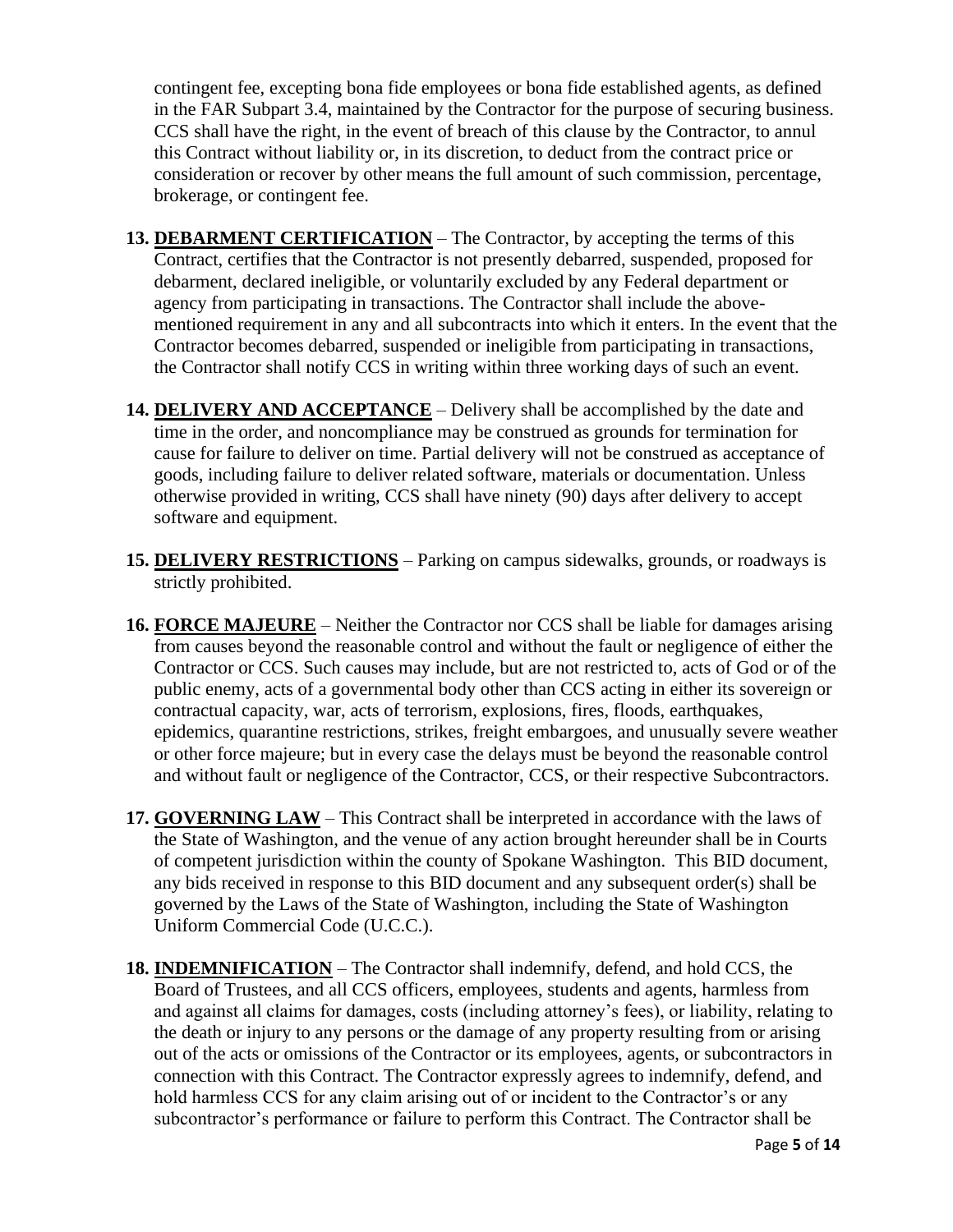required to indemnify, defend and hold harmless CCS only to the extent claim is caused in whole or in part by negligent acts or omissions of the Contractor.

The Contractor waives its immunity under Title 51 RCW to the extent it is required to indemnify CCS, the Board of Trustees, and their officers, employees, students and agents as provided herein.

- **19. PERSONAL LIABILITY** It is agreed by and between the parties hereto that in no event shall any official, officer, employee or agent of CCS be in any way personally liable or responsible for any covenant or agreement herein contained whether expressed or implied, nor for any statement or representation made herein or in any connection with this agreement.
- **20. INDEPENDENT CONTRACTOR** The Parties intend that an independent contractor relationship is created by this Contract. The Contractor and its employees or agents performing under this Contract are not employees or agents of CCS. The Contractor, its employees, or agents performing under this Contract will not hold itself out as, nor claim to be, an officer or employee of CCS or of the State of Washington during the term of this Contract, or act as attorney in fact, nor will the Contractor make any claim of right, privilege or benefit that would accrue to such employee. Conduct and control of the work will be solely with the Contractor.
- **21. INFRINGEMENTS** The Contractor agrees to defend, indemnify and hold harmless CCS against all claims for patent, copyright, or franchising infringements arising from the purchase, installation, or use of software, documentation, material or product ordered on this Contract, and to assume all expense and damage arising from such claims.
- **22. INSPECTION** In addition to any rights of access or inspection that may be included in any Special Terms and Conditions, the Contractor shall provide reasonable access to the Contractor's place of business, the Contractor records, and client records, to CCS and to any authorized agent of the state of Washington or the federal government in order to monitor, audit, and evaluate the Contractor's performance and compliance with applicable Laws, and these Contract terms during the term of this Contract and for one (1) year following termination or expiration of this Contract, six (6) years in relation to all records maintained per Records Maintenance clause of this Contract.

The Purchaser's inspection of all materials and equipment upon delivery is for the sole purpose of identification. Such inspection shall not be construed as final acceptance, or as acceptance of the materials or equipment, if materials or equipment does not conform to contractual requirements. If there are any apparent defects in the materials or equipment at the time of delivery, the Purchaser will promptly notify the Contractor thereof. Without limiting any other rights, the Purchaser and/or the state at its option, may require the Contractor to: (a) Repair or replace, at Contractor's expense, any or all of the damaged goods, or (b) Refund the price of any or all of the damaged goods, or (c) Accept the return of any or all of the damaged goods.

**23. LIENS, CLAIMS AND ENCUMBRANCES** – The Contractor warrants and represents that all software, documentation, materials, equipment or services delivered under this Contract are free and clear of all liens, claims, or encumbrances of any kind.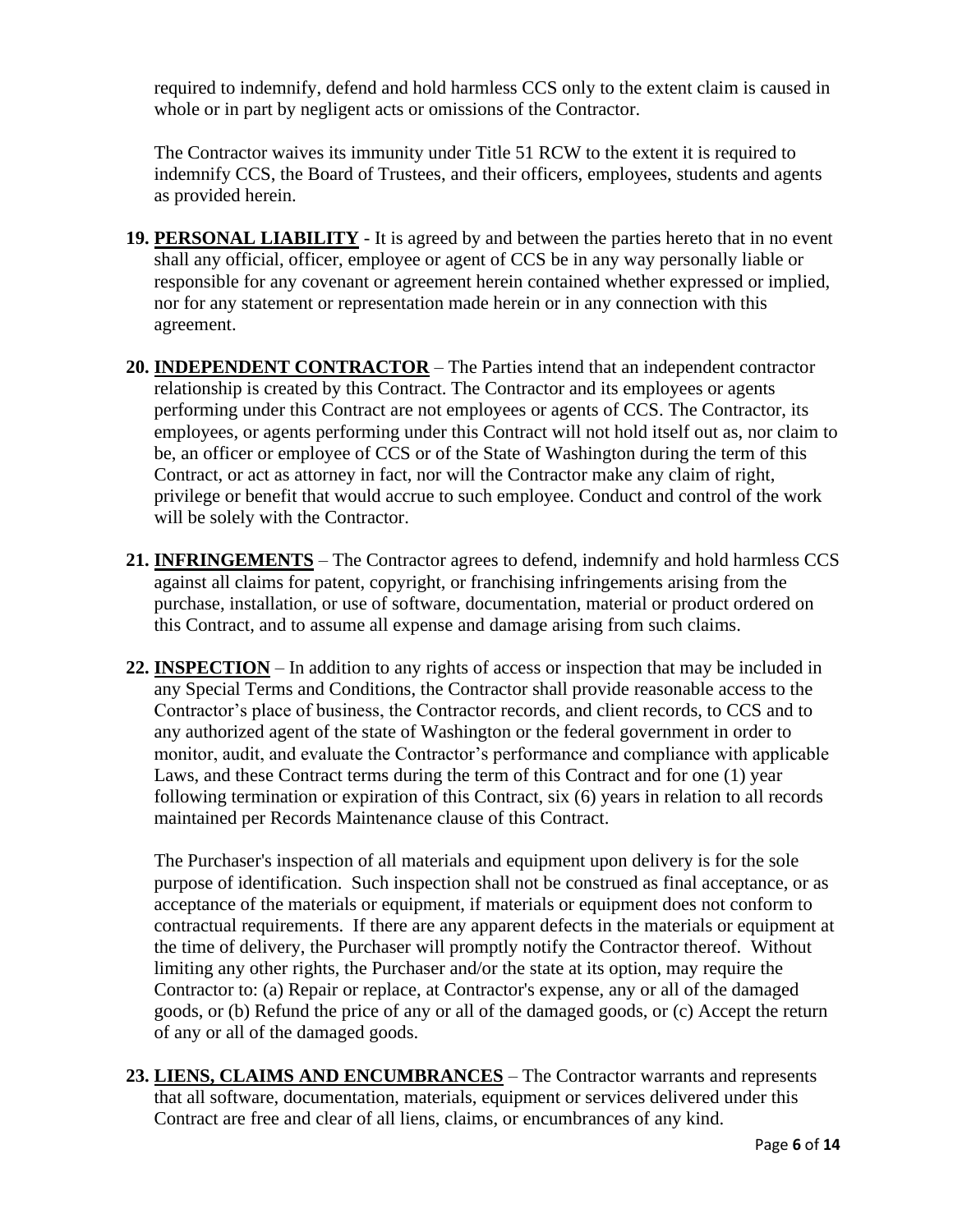- **24. LIMITATION OF LIABILITY** CCS shall not be liable to the Contractor or to any Subcontractor, regardless of the form of action, for any consequential, incidental, indirect, special or punitive damages, or for any claim or demand based on a Date Compliance issue, release of information, or patent, copyright, or other intellectual property right infringement. This section does not modify any specific agreement regarding liquidated damages or any other conditions as are elsewhere expressly agreed to between the Parties.
- **25. NO DISCRIMINATION** There will be no discrimination in the performance of this Contract on the basis of race, religion, creed, color, national origin, sex, marital status, sexual orientation (including gender identity), age, genetic history, honorably discharged veteran or military status, the presence of any sensory, mental, or physical disability, the use of a trained dog guide or service animal by a person with a disability, or any other protected status, in compliance with applicable state and federal law.
- **26. ORDER IDENTIFICATION** All invoices, packing lists, packages, shipping notices, and other written documentation affecting any goods delivered under this Contract shall contain the applicable order number. Packing lists shall be enclosed in each and every box or package shipped pursuant to this Contract indicating the contents therein. Invoices will not be processed for payment until all items invoiced are received. Shipments received without order numbers may be refused, at the Contractor's expense.
- **27. ORDER OF PRECEDENCE** In the event of any inconsistencies or conflicting terms and conditions in this Contract, such inconsistency or conflict shall be resolved by giving precedence in the following order: federal, state, or local laws or Laws, CCS Special Terms and Conditions, CCS General Terms and Conditions. Any proposed Contractor's terms are rejected, unless otherwise provided in writing by CCS's Purchasing Department.
- **28. PACKING** No charges will be allowed for special handling, packing, wrapping, bags, containers, reels, etc. unless otherwise provided herein.
- **29. PAYMENT, CASH DISCOUNT**  CCS shall not process invoices for payment, and the period of computation for cash discount will not commence, until CCS receives a properly completed invoice or receives and accepts invoiced items, whichever is later. A properly completed invoice must, in part, reference a valid CCS contract or a valid and duly authorized CCS purchase order. If an adjustment in payment is necessary due to damage or dispute, the cash discount period shall commence on the date final approval for payment is authorized. If CCS fails to make a timely payment, vendor may invoice for a minimum of \$1 or maximum of 1% per month on the amount overdue (RCW 39.76.011). Payment shall not be considered late if a check or warrant is available or mailed within the time specified, or, if no terms are specified, within 30 days from date of receipt of a properly completed invoice or goods, whichever is later. CCS shall not honor drafts nor accept goods on a sight draft basis.

The method of payment will be at the sole discretion of CCS using any of the following payment methods:

- a. By check;
- b. The CCS credit card otherwise referred to as "payment card" or "P-Card";
- c. Automated Clearing House (ACH).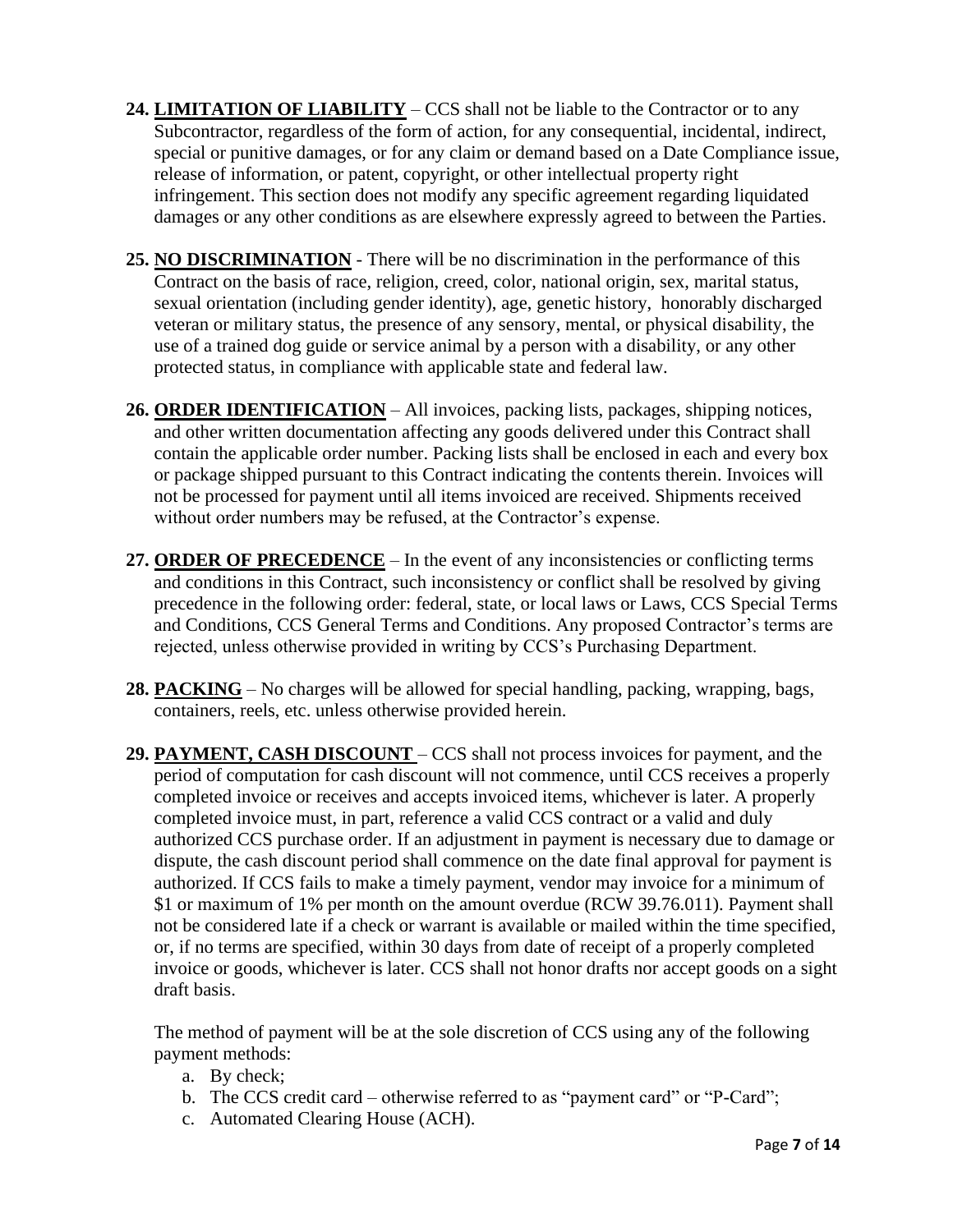- **30. PROPRIETARY INFORMATION** Supplier should clearly identify any material such as, but not restricted to, valuable formulae, design, drawing, and research data claimed to be exempt from public records request, as allowable by law (RCW 42.56.270), along with a statement of the basis for such claim of exemption. Pricing and entire bid packages are not considered proprietary and are subject to public record.
- **31. PUBLICITY** The Contractor agrees to submit to CCS for prior approval, all advertising and publicity matters relating to this Contract wherein CCS'S name is mentioned or language used from which the connection of CCS'S name may, in CCS's judgment, be inferred or implied. The Contractor agrees not to publish or use such advertising and publicity matters without the prior written consent of CCS.
- **32. RECORD MAINTENANCE** The Contractor shall maintain, at no additional cost, all records and other materials relevant to this Contract for a period of six (6) years following the date of termination or expiration of this Contract. At no additional cost, these records shall be subject at all reasonable times to inspection, review or audit by CCS, personnel duly authorized by CCS, the Office of the State Auditor, and any federal and state officials so authorized by Law or this Contract. If any litigation, claim or audit is started before the expiration of the six (6) year period, the records shall be retained until all litigation, claims or audit findings involving the records have been resolved.
- **33. REJECTION** All goods or materials purchased under this Contract are subject to approval by CCS. Any rejection of goods or material resulting from nonconformity to the terms, conditions, or specifications of this Contract, whether held by CCS or returned, will be at the Contractor's risk and expense.
- **34. RIGHTS AND REMEDIES** Failure of CCS to insist upon the strict performance of any term or condition of this Contract or to exercise or delay the exercise of any right or remedy provided in this Contract or by law, or the acceptance of (or payment for) materials, equipment or services, shall not release the Contractor from any responsibilities or obligations imposed by this Contract or by law, and shall not be deemed a waiver of any right of CCS to insist upon the strict performance of this Contract.
- **35. SEVERABILITY** If any term or condition of this Contract is held invalid by any court, such invalidity shall not affect the validity of the other terms or conditions of this Contract.
- **36. SHIPPING INSTRUCTIONS** Unless otherwise instructed, all goods procured under this contract are to be shipped prepaid, FOB Destination, as defined in RCW Title 62A. Where specific authorization is granted to ship goods FOB Shipping Point, the Contractor agrees to prepay all shipping charges, to route via the cheapest common carrier, and to bill CCS as a separate item on the invoice for the charges. CCS reserves the right to refuse COD shipments. Regardless of FOB point, the Contractor agrees to bear all risks of loss, injury, or destruction of goods and materials ordered pursuant to this Contract that occurs prior to delivery to CCS, and such loss, injury, or destruction shall not release the Contractor from any obligation hereunder.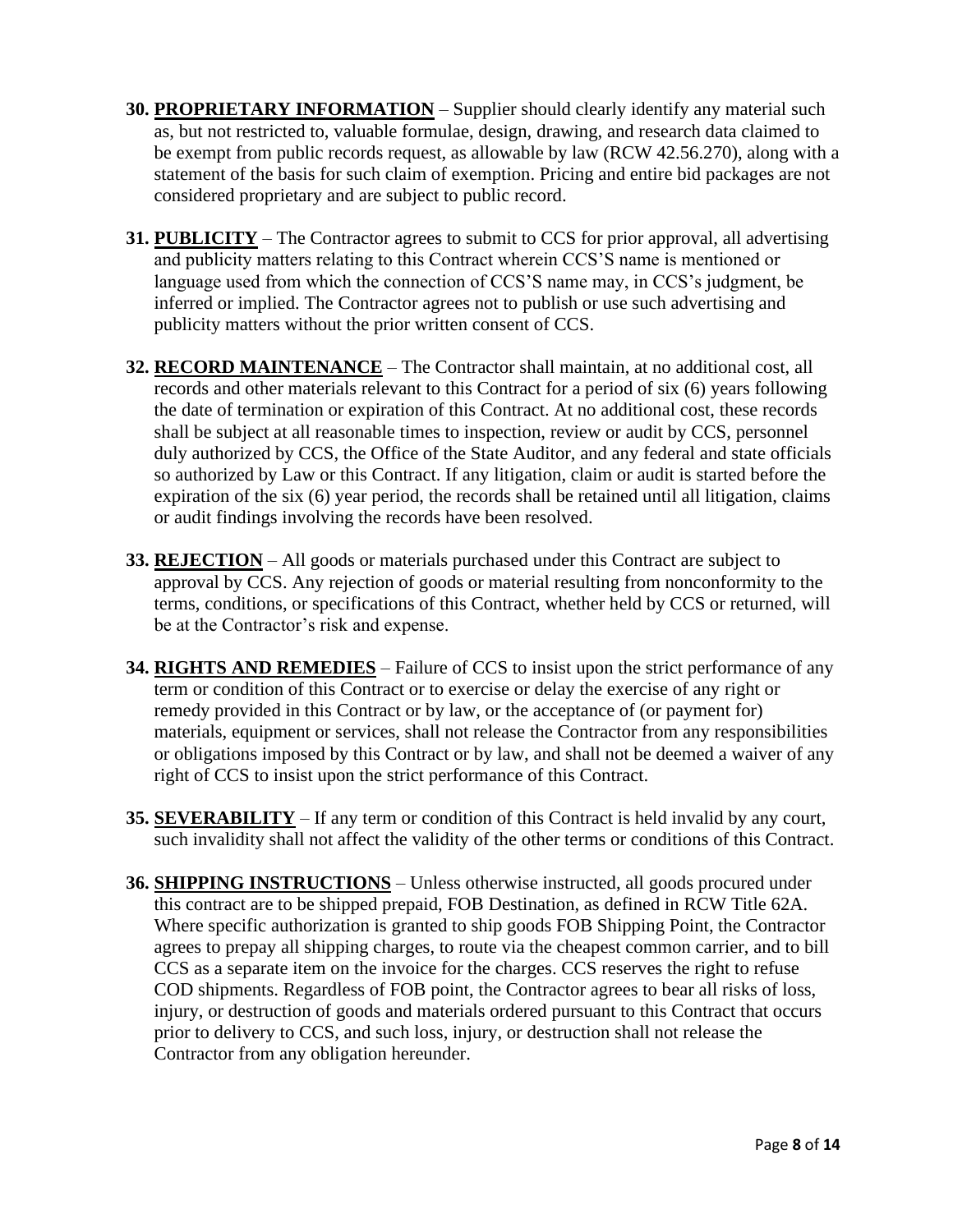- **37. SUBCONTRACTING** –Neither the Contractor nor any Subcontractor shall enter into subcontracts for any of the work contemplated under this Contract without obtaining the prior written approval by CCS.
- **38. TAXES / FEES / LICENSES** All payments accrued on account of property taxes, payroll taxes, unemployment contributions, any other taxes, insurance or other expenses for the Contractor or its staff shall be the sole responsibility of the Contractor. Where required by state statute or Law, the Contractor shall pay for and maintain in current status all taxes that are necessary for Contract performance. Unless otherwise indicated, CCS agrees to pay State of Washington sales or use taxes on all applicable consumer services and materials purchased. No charge by the Contractor shall be made for federal excise taxes and CCS agrees to furnish the Contractor with an exemption certificate where appropriate.

The Contractor shall calculate and enter the appropriate Washington State and local sales tax on the invoice. Tax is to be computed on new items after deduction of any trade-in in accordance with WAC 458-20-247.

Fees/Licenses: Prior to the competitive solicitation due date, the Contractor shall pay for and maintain in a current status, any license fees, assessments, permit charges, etc., which are necessary for contract performance. It is the contractor's sole responsibility to monitor and determine any changes or the enactment of any subsequent regulations for said fees, assessments, or charges and to immediately comply with said changes or regulations during the entire term of this contract.

Customs/Brokerage Fees: To be considered responsive, bid must include ALL customs duties, brokerage or import fees where applicable. Contractor shall take all-necessary actions to ensure that materials or equipment purchased are expedited through customs. Failure to do so may subject contractor to liquidated damages as identified in this document and/or to other administrative actions considered appropriate.

SALES TAX ON CASH DISCOUNTS: In accordance with the Washington State Department of Revenue, sales tax is calculated on the discounted amount paid.

- **39. TERMINATION PROCEDURES** After receipt of a notice of termination, and except as otherwise directed by CCS, the Contractor shall:
	- a. Stop work under this Contract on the date, and to the extent specified, in the notice;
	- b. Place no further orders or subcontracts for materials, services, or facilities except as may be necessary for completion of such portion of the work under this Contract that is not terminated;
	- c. Assign to CCS, in the manner, at the times, and to the extent directed by CCS, all of the rights, title, and interest of the Contractor under the orders and subcontracts so terminated, in which case CCS has the right, at its discretion, to settle or pay any or all claims arising out of the termination of such orders and subcontracts.
	- d. Settle all outstanding liabilities and all claims arising out of such termination of orders and subcontracts, with the approval or ratification of CCS to the extent CCS may require, which approval or ratification shall be final for all the purposes of this clause;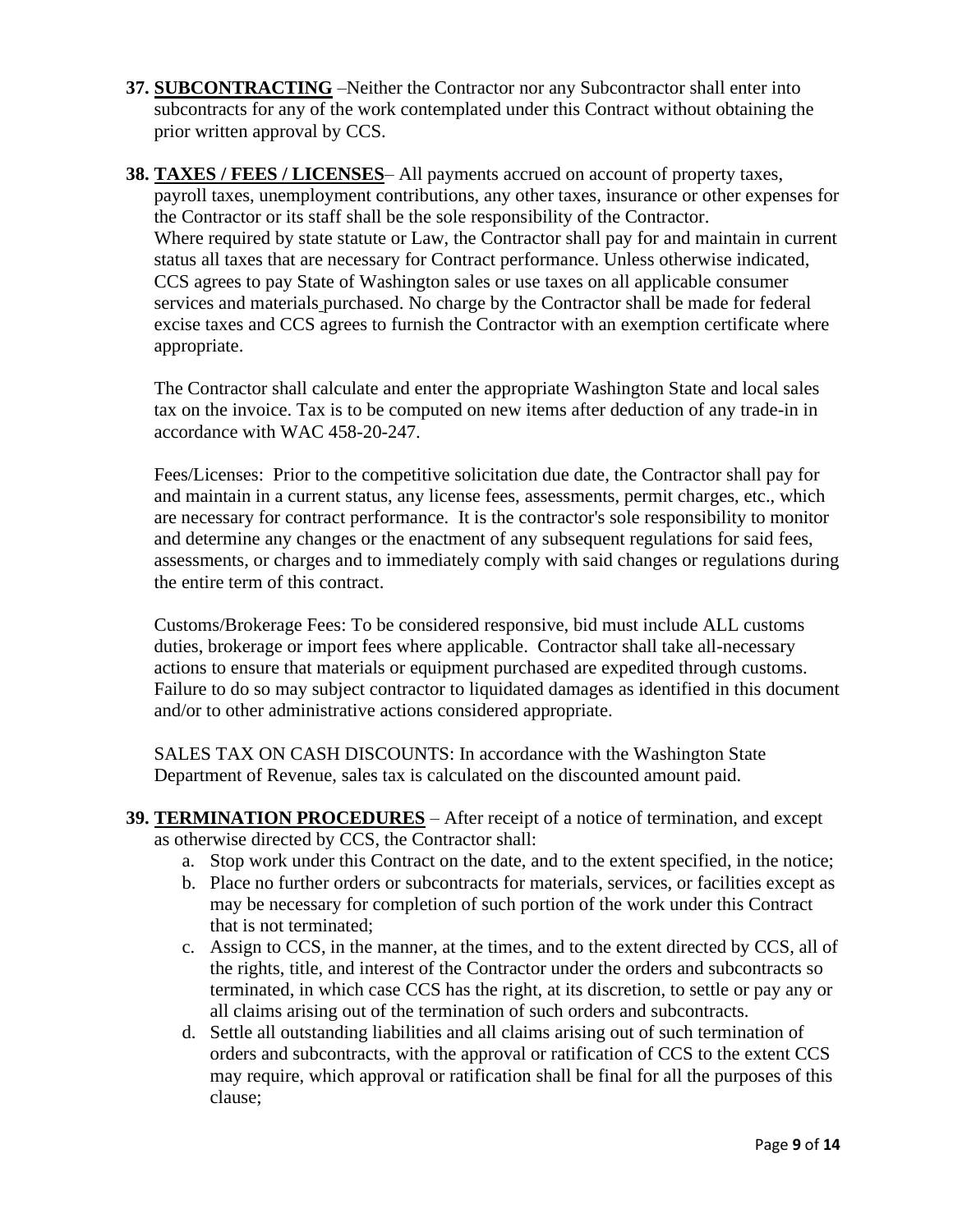- e. Transfer title to CCS and deliver in the manner, at the times, and to the extent directed by CCS any property which, if this Contract had been completed, would have been required to be furnished to CCS;
- f. Complete performance of such part of the work as shall not have been terminated by CCS; and
- g. Take such action as may be necessary, or as CCS may direct, for the protection and preservation of the property related to this Contract which is in the possession of the Contractor and in which CCS has or may acquire an interest. CCS shall pay to the Contractor the agreed upon price, if separately stated, for completed work and services or goods accepted by CCS. CCS may withhold from any amounts due the Contractor a sum that CCS determines to be necessary to protect CCS against potential loss or liability.

The rights and remedies of CCS provided in this section shall not be exclusive and are in addition to any other rights and remedies provided by law or under this Contract.

### **40. TREATMENT OF ASSETS**

- a. Title to all property furnished by CCS shall remain in CCS. Title to all property furnished by the Contractor, for the cost of which the Contractor is entitled to be reimbursed as a direct item of cost under this Contract, shall pass to and vest in CCS upon delivery of such property by the Contractor. Title to other property, the cost of which is reimbursable to the Contractor under this Contract, shall pass to and vest in CCS upon (1) issuance for use of such property in the performance of this Contract, or (2) commencement of use of such property in the performance of this Contract, or (3) reimbursement of the cost thereof by CCS in whole or in part, whichever first occurs.
- b. Any property of CCS furnished to the Contractor shall, unless otherwise provided herein or approved by CCS, be used only for the performance of this Contract.
- c. The Contractor shall be responsible for any loss or damage to property of CCS that result from the negligence or misconduct of the Contractor or from the failure on the part of the Contractor to maintain and administer that property in accordance with sound management practices.
- d. If any CCS property is lost, destroyed or damaged, the Contractor shall immediately notify CCS and shall take all reasonable steps to protect the property from further damage.
- e. The Contractor shall surrender to CCS all property of CCS before settlement upon completion, termination or cancellation of this Contract.

### **41. U.S. DEPARTMENT OF TREASURY, OFFICE OR FOREIGN ASSETS**

**CONTROL** – CCS complies with U.S. Department of the Treasury, Office of Foreign Assets Control (OFAC) payment rules. OFAC prohibits financial transactions with the individuals or organizations, which have been placed on the OFAC Specially Designated Nationals (SDN) and Blocked Persons sanctions list located at

[http://www.treasury.gov/resource-center/sanctions/SDN-List/Pages/default.aspx.](http://www.treasury.gov/resource-center/sanctions/SDN-List/Pages/default.aspx)

Compliance with OFAC payments rules ensures CCS does not conduct business with individuals or organizations that have been determined to be supporters of terrorism and international drug dealing or that pose other dangers to the United States.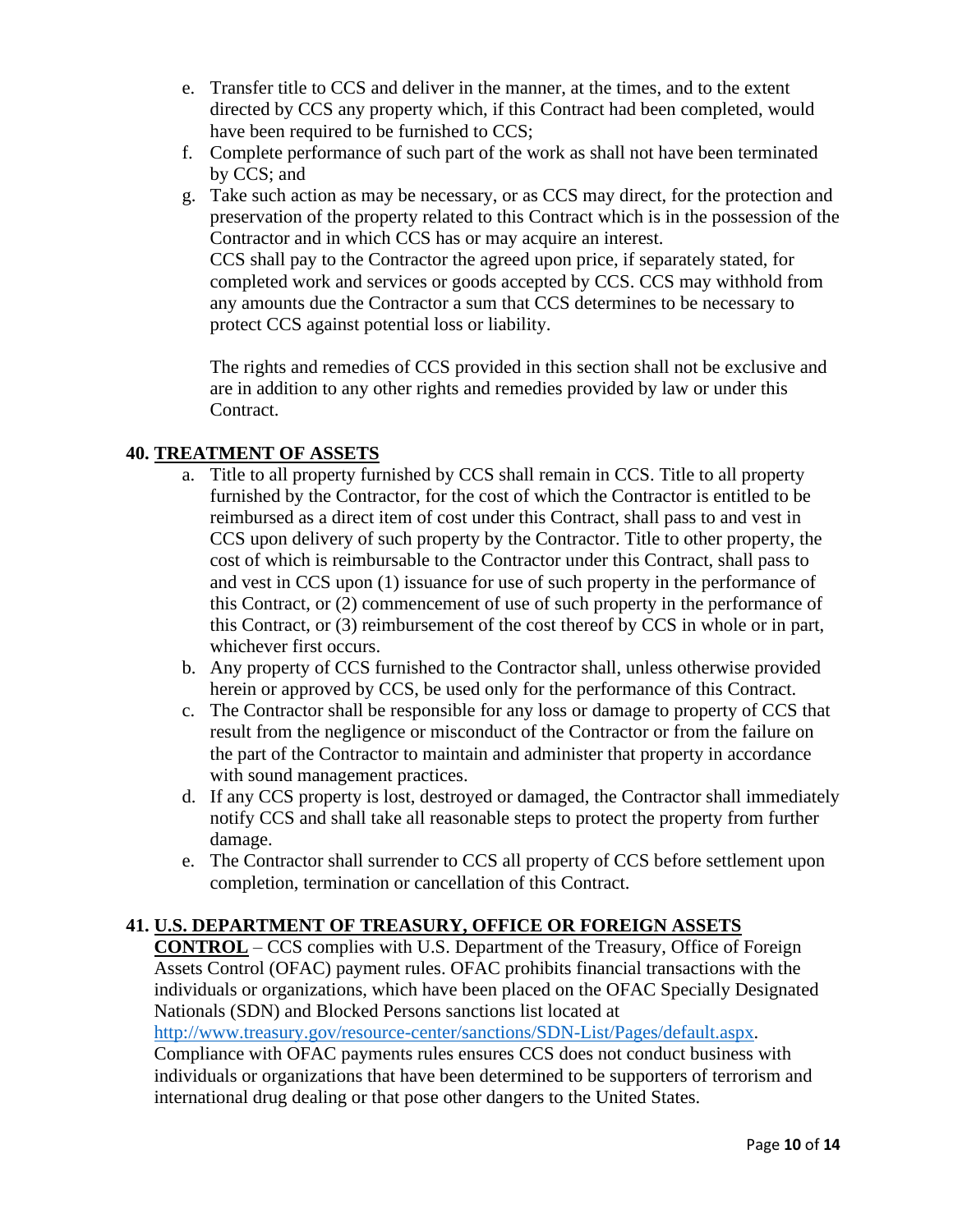Prior to making payment to individuals or organizations, CCS will download the current OFAC SDN file and compare it to CCS and statewide vendor files. In the event of a positive match, CCS reserves the right to: (1) make a determination of "reasonability" before take the positive match to a higher authority, (2) seek assistance from the Washington State Office of the State Treasurer (OST) for advanced assistance in resolving the positive match, (3) comply with an OFAC investigation, if required, and/or (4) if the positive match is substantiated, notify, Contractor in writing and terminate the Contract according to the Termination for Convenience provision without making payment. CCS will not be liable for any late payment fees or missed discounts that are the result of time required to address the issue of an OFAC match.

**42. WAIVER** – Waiver of any default or breach shall not be deemed a waiver of any subsequent default or breach. Any waiver shall not be construed to be a modification of the terms of this Contract unless stated to be such in writing and signed by authorized representative of CCS.

## **43. WARRANTY**

- a. Product: The Contractor warrants all goods, products and services delivered under this order conform to specifications set forth in this Contract and any request for proposal upon which this Contract is based, shall be free from defects in material and workmanship, and shall be fit for the intended purpose. All goods, software, documentation, materials, products and services found defective shall be replaced upon notification by CCS. All costs of replacement, including shipping charges, shall be borne by the Contractor.
- b. Price: The Contractor warrants that prices of software, documentation, materials, equipment, and services set forth herein do not exceed those charged by the Contractor to any other customer purchasing the same goods or services under similar conditions and in like or similar quantities.
- c. Financial Status: The Contractor warrants that at the time of the commencement of its performance under this Contract, it has not commenced bankruptcy proceedings and that there are no judgments, liens or encumbrances of any kind affecting title to any goods that are the subject of this Contract

**44. MINORITY AND WOMEN'S BUSINESS ENTERPRISES (MWBE)** - In accordance with the legislative findings and policies set forth in Chapter 39.19 RCW, the State of Washington encourages participation in all its contracts by MWBE firms certified by the Office of Minority and Women's Business Enterprises (OMWBE). Participation may be either on a direct basis in response to this solicitation/invitation or as a subcontractor to a Bidder/Proposer. However, unless required by federal statutes, regulations, grants, or contract terms referenced in the contract documents, no preference will be included in the evaluation of bids/proposals, no minimum level of MWBE participation shall be required as condition for receiving an award, and bids/proposals will not be rejected or considered non-responsive on that basis. Any affirmative action requirements set forth in federal regulations or statutes included or referenced in the contract documents will apply. Bidders may contact OMWBE to obtain information on certified firms for potential subcontracting arrangements.

**45. GIFTS AND GRATUITIES** - In accordance with RCW 43.19.1937 and 1939 and RCW 42.52.150 and 160, it is unlawful for any person to directly or indirectly offer, give or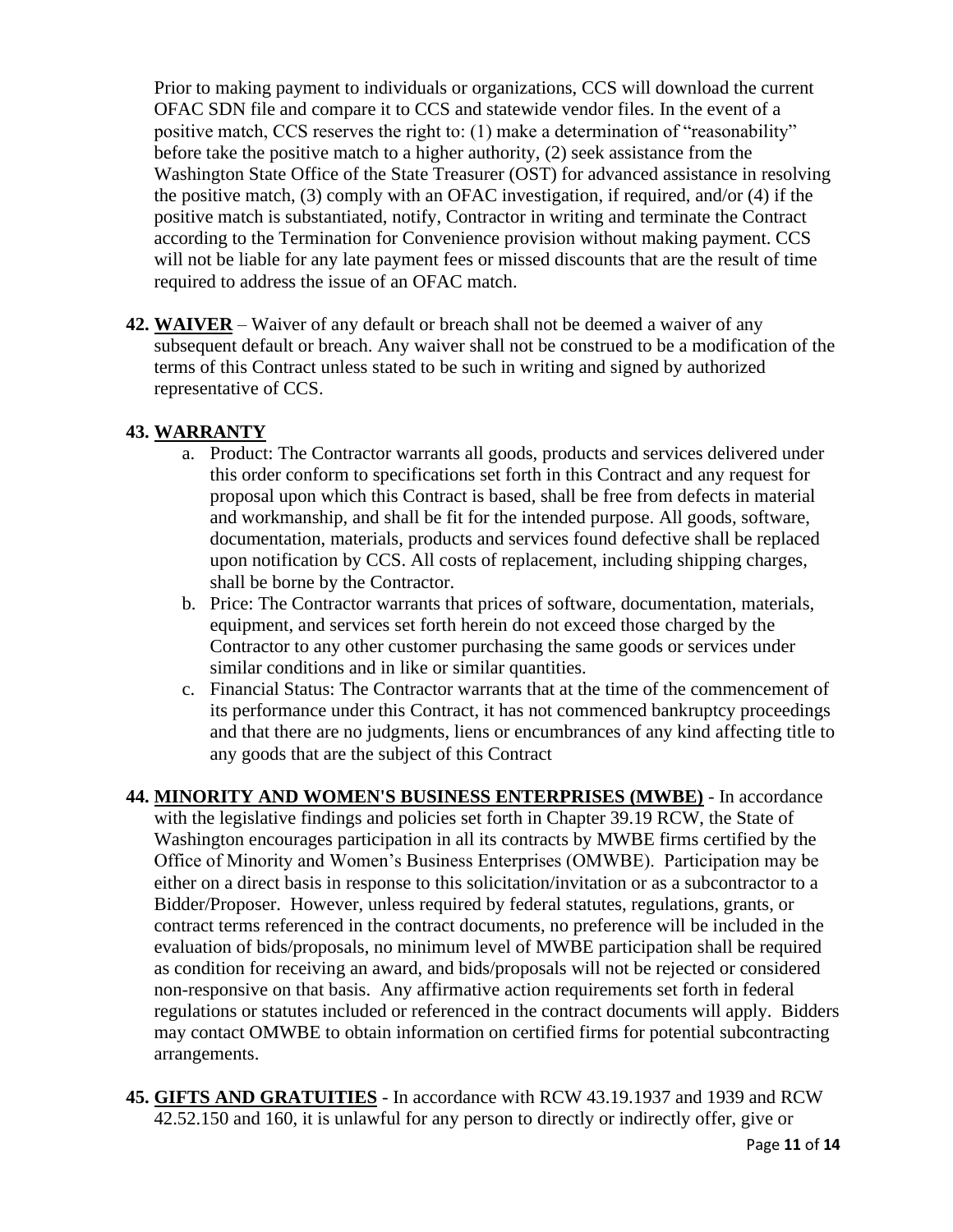accept gifts, gratuities, loans, trips, favors, special discounts, services, or anything of economic value in conjunction with state business practices to another to refrain from submitting a proposal. Further RCW 43.19.1937 and the Ethics in Public Service Law, Chapter 42.52 RCW prohibits state officers or employees from receiving, accepting, taking or seeking gifts (except as permitted by RCW 42.52.150) if the officer or employee participates in contractual matters relating to the purchase of goods or services.

**46. INSTATE PREFERENCE-RECIPROCITY** - Pursuant to RCW 43.19.700-704 and WAC 236-48-085 the Department of General Administration has established a schedule of penalties applicable against firms submitting bids from states which grant a preference to their own in-state businesses. The penalties are available on the DES website at their [Reciprocal Preferences Table.](https://des.wa.gov/services/contracting-purchasing/reciprocal-preference)

The appropriate percentage penalty will be added to each bid bearing the address from a state with in-state preferences rather than subtracting a like amount from Washington State bidders. This action will be used only for bid analysis and award. In no instances shall the increase be paid to a supplier whose bid is accepted.

- **47. PROTESTS** Protests shall be filed and resolved in accordance with Washington Administrative Code (WAC) 236-48-141 through 143. Protests filed prior to award are to be addressed to the SPO in charge of the bid. Protests filed after the award are to be addressed to the Policy and Protest Manager, Office of State Procurement. If an award is cancelled as a result of a protest filed after award, the state shall not be liable to the awardee for, and the awardee shall not claim against the state, any alleged (a) bid preparation charges, (b) cost incurred to ensure that the awardees bid is responsive, (c) claims for anticipated lost profits, or (d) claims for damages.
- **48. MATERIAL SAFETY DATA SHEETS (MSDS)** Law, including the Washington Administrative Code (WAC) 296-62-054, requires that all manufacturers / distributors of hazardous substances, including any of the items listed on this BID, BID, or contract bid and subsequent award, must include with each delivery completed Material Safety Data Sheets (MSDS) for each hazardous material. Additionally, each container of hazardous material must be appropriately labeled with the identity of the hazardous material, Appropriate hazardous warnings, and name and address of the chemical manufacturer, importer, or other responsible party. Labor and Industries may levy appropriate fines against employers for noncompliance and agencies may withhold payment-pending receipt of a legible copy of the MSDS. It should be noted that OSHA Form 20 is not acceptable in lieu of this requirement unless it is modified to include appropriate information relative to "carcinogenic ingredients" and "routes of entry" of the product(s) in question.
- **49. RECOVERY OF FUNDS:** Whenever any claim or sum of money shall be recoverable from, or payable by, the Contractor to CCS, the same amount may be deducted from any sum due and payable to the Contractor under the contract, PO, or under any other contract between the Contractor and the CCS, including reasonable attorney fees and any other collection costs. The rights of CCS are in addition and without prejudice to any other right CCS may have to claim the amount of any loss or damage suffered by CCS on account of the acts or omissions of the Contractor.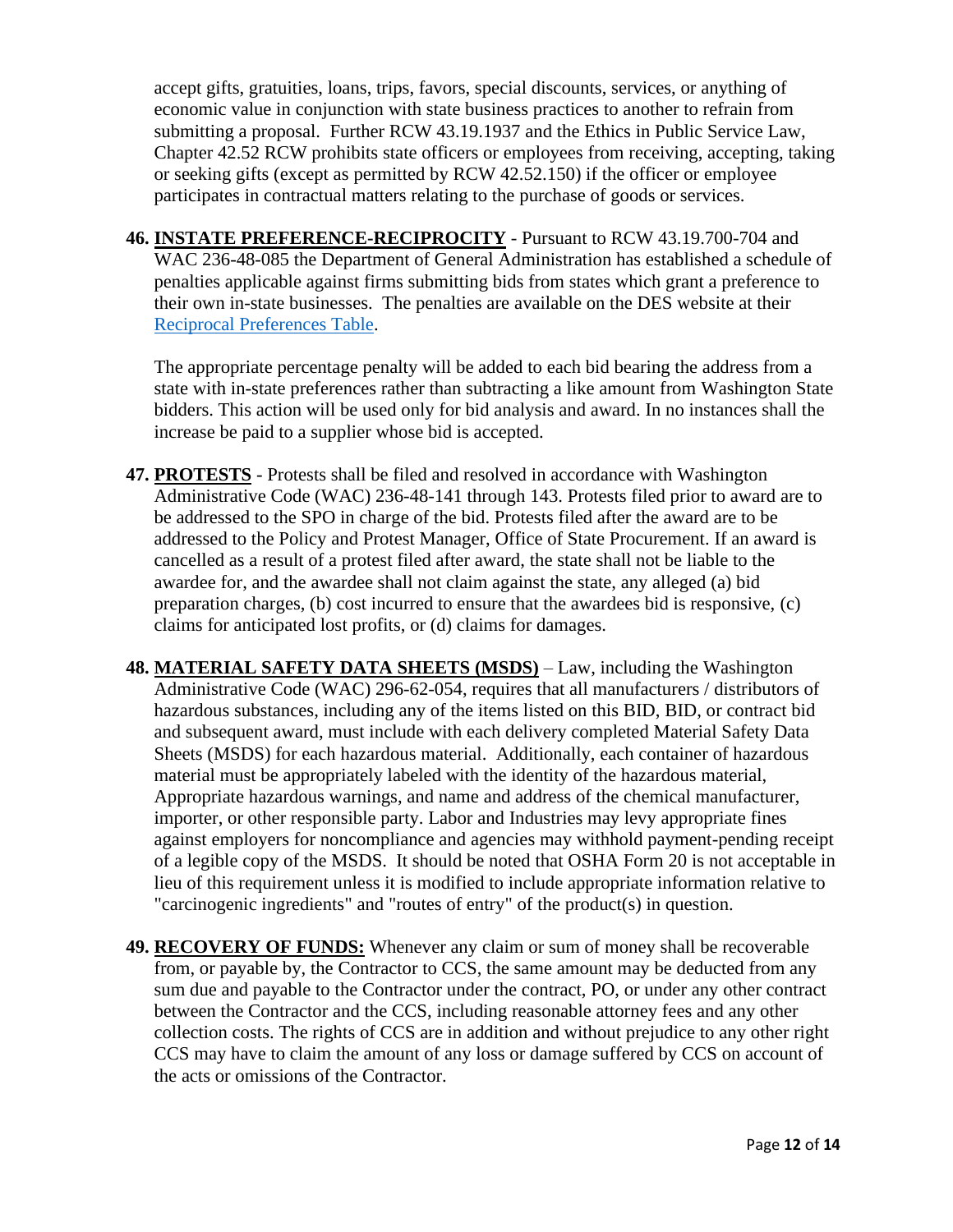- **50. PATENTS, TRADEMARKS AND COPYRIGHT** The Contractor warrants that the goods, equipment and/or materials furnished on any contract or order do not infringe any patent, registered trademark or copyright, and agrees to hold CCS harmless in the event of any infringement or claim thereof.
- **51. REGISTRATION OF CONTRACTOR** Pursuant to RCW 39.26.160(7), by submitting a response to this BID, each respondent agrees and authorizes CCS to enter into the state's enterprise vendor registration and bid notification system (a.k.a. WEBS) the name of the respondent (i.e., register the respondent in WEBS).
- **52. NO FEE TO PREPARE RESPONSE** -- CCS will not be liable for any fee or costs incurred by the respondent in the preparation of any response or proposal submitted to CCS as a result of this BID, in conduct of a presentation, interviews or any other activities related to responding to this BID.
- **53. PERMITS, LICENSES, INSURANCE** Unless specifically excluded in the Technical Specifications or Scope of Work section of this BID, all prices offered and quotes submitted shall include all licensing, permits, application, and/or filing fees. If the Technical Specifications or Scope of Work section of this BID requires installation, set-up or work to be performed on CCS Campus property, the respondent shall be required to provide the required insurance coverage (as set forth in Section 8 of this BID) and the response all pricing shall be inclusive of all costs to provide said insurance and applicable prevailing wage filing fees required by Washington State Department of Labor and Industries (L&I).
- **54. INDUSTRIAL INSURANCE COVERAGE** The Contractor shall comply with the provisions of Title 51 RCW, Industrial Insurance. If the Contractor fails to provide industrial insurance coverage or fails to pay premiums or penalties on behalf of its employees, as may be required by law, AGENCY may collect from the Contractor the full amount payable to the Industrial Insurance accident fund. The AGENCY may deduct the amount owed by the Contractor to the accident fund from the amount payable to the Contractor by the AGENCY under this contract and transmit the deducted amount to the Department of Labor and Industries, (L&I) Division of Insurance Services. This provision does not waive any of L&I's rights to collect from the Contractor.
- **55. PUBLIC RECORDS** All documents submitted by Bidders to the College as part of this procurement will become public records. They are subject to disclosure unless specifically exempt under Revised Code of Washington (RCW) 42.56 (The Public Records Act). All bids submitted for this BID will be exempt from public disclosure during the bid process (RCW 39.26.030) but will become eligible for public disclosure once the prevailing bidder has been announced (Notice of Intent to award). Any bids marked "Confidential", "Proprietary", "Trade Secret", or similarly indicate confidential information will be rejected and returned to the bidder.
- **56. NON-EXCLUSIVE AGREEMENT** Any contract awarded will be non-exclusive and if it be in CCS's best interest, it may award contracts for the same or similar products or work to other firms.